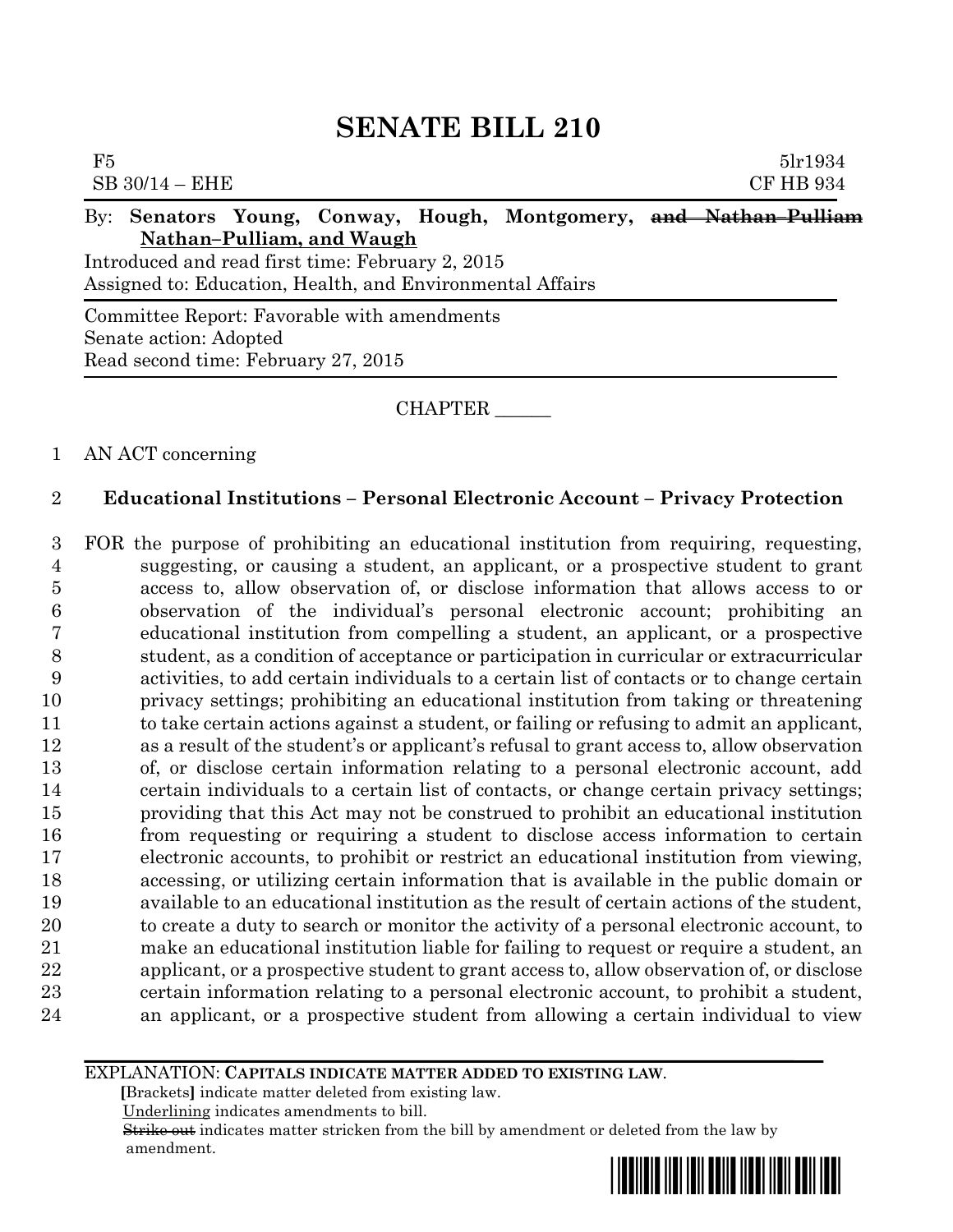### **SENATE BILL 210**

 certain communications, or to apply to a certain investigation conducted by a certain department of or in accordance with a certain policy or protocol of an institution of postsecondary education; authorizing an individual who is the subject of a violation of this Act to take certain legal action; establishing that an educational institution's action in compliance with federal or State law is an affirmative defense to a claim under this Act; defining certain terms; and generally relating to the personal electronic accounts of students, applicants, and prospective students of educational institutions.

- BY adding to
- Article Education
- Section 26–401 to be under the new subtitle "Subtitle 4. Personal Electronic Account Privacy Protection"
- Annotated Code of Maryland
- (2014 Replacement Volume and 2014 Supplement)

 SECTION 1. BE IT ENACTED BY THE GENERAL ASSEMBLY OF MARYLAND, That the Laws of Maryland read as follows:

| -17 | <b>Article – Education</b> |
|-----|----------------------------|
|     |                            |

**SUBTITLE 4. PERSONAL ELECTRONIC ACCOUNT PRIVACY PROTECTION.**

**26–401.**

 **(A) (1) IN THIS SECTION THE FOLLOWING WORDS HAVE THE MEANINGS INDICATED.**

 **(2) "ACCESS INFORMATION" MEANS A USER NAME, A PASSWORD, LOG–IN INFORMATION, AN ACCOUNT NAME, OR ANY OTHER SECURITY INFORMATION THAT PROTECTS ACCESS TO A PERSONAL ELECTRONIC ACCOUNT.**

 **(3) "EDUCATIONAL INSTITUTION" MEANS A PUBLIC OR PRIVATE EDUCATIONAL INSTITUTION THAT OFFERS STUDENTS AN ORGANIZED COURSE OF STUDY OR TRAINING THAT IS ACADEMIC, TECHNICAL, TRADE–ORIENTED, OR PREPARATORY FOR GAINFUL EMPLOYMENT IN A RECOGNIZED OCCUPATION.**

 **(4) (I) "PERSONAL ELECTRONIC ACCOUNT" MEANS AN ACCOUNT CREATED VIA AN ELECTRONIC MEDIUM OR A SERVICE THAT ALLOWS USERS TO CREATE, SHARE, OR VIEW USER–GENERATED CONTENT, INCLUDING UPLOADING OR DOWNLOADING VIDEOS OR STILL PHOTOGRAPHS, BLOGS, VIDEO BLOGS, PODCASTS, MESSAGES, ELECTRONIC MAIL, INTERNET WEB SITE PROFILES OR LOCATIONS, OR ANY OTHER ELECTRONIC INFORMATION.**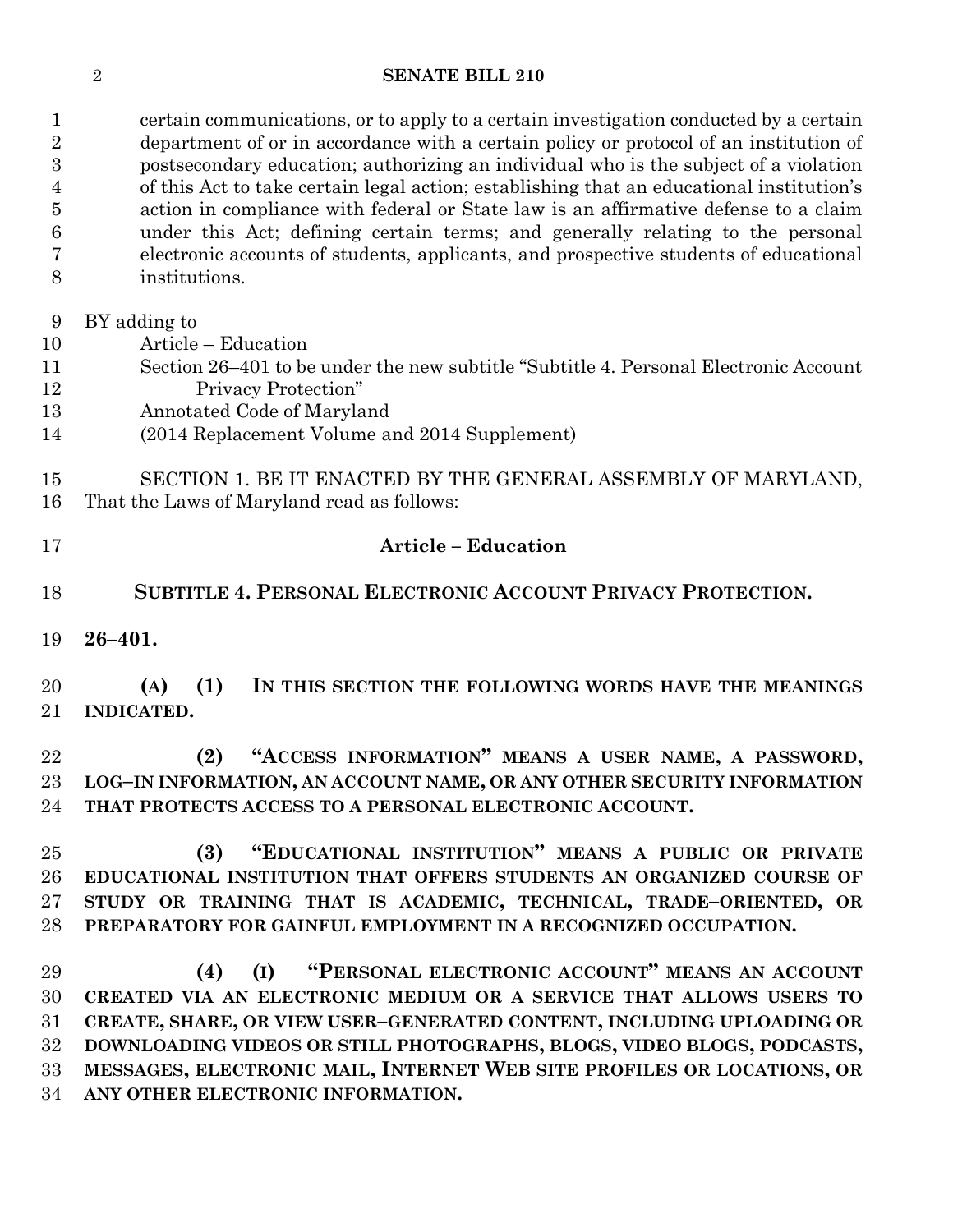**(II) "PERSONAL ELECTRONIC ACCOUNT" DOES NOT INCLUDE AN ACCOUNT THAT IS OPENED ON BEHALF OF, OR OWNED OR PROVIDED BY, AN EDUCATIONAL INSTITUTION.**

 **(5) "STUDENT" INCLUDES AN INDIVIDUAL WHO IS A PARTICIPANT, TRAINEE, OR STUDENT IN AN ORGANIZED COURSE OF STUDY OR TRAINING OFFERED BY AN EDUCATIONAL INSTITUTION.**

 **(B) SUBJECT TO SUBSECTION (C) OF THIS SECTION, AN EDUCATIONAL INSTITUTION MAY NOT:**

 **(1) REQUIRE, REQUEST, SUGGEST, OR CAUSE A STUDENT, AN APPLICANT, OR A PROSPECTIVE STUDENT TO GRANT ACCESS TO, ALLOW OBSERVATION OF, OR DISCLOSE INFORMATION THAT ALLOWS ACCESS TO OR OBSERVATION OF THE INDIVIDUAL'S PERSONAL ELECTRONIC ACCOUNT;**

 **(2) COMPEL A STUDENT, AN APPLICANT, OR A PROSPECTIVE STUDENT, AS A CONDITION OF ACCEPTANCE OR PARTICIPATION IN CURRICULAR OR EXTRACURRICULAR ACTIVITIES, TO:**

 **(I) ADD TO THE LIST OF CONTACTS ASSOCIATED WITH A PERSONAL ELECTRONIC ACCOUNT ANY INDIVIDUAL, INCLUDING A COACH, A TEACHER, AN ADMINISTRATOR, ANOTHER EMPLOYEE OF THE EDUCATIONAL INSTITUTION, OR A VOLUNTEER; OR**

 **(II) CHANGE THE PRIVACY SETTINGS ASSOCIATED WITH A PERSONAL ELECTRONIC ACCOUNT;**

 **(3) TAKE ANY ACTION OR THREATEN TO TAKE ANY ACTION TO DISCHARGE, DISCIPLINE, PROHIBIT FROM PARTICIPATING IN CURRICULAR OR EXTRACURRICULAR ACTIVITIES, OR OTHERWISE PENALIZE A STUDENT AS A RESULT OF THE STUDENT'S REFUSAL TO:**

 **(I) GRANT ACCESS TO, ALLOW OBSERVATION OF, OR DISCLOSE ANY INFORMATION THAT ALLOWS ACCESS TO OR OBSERVATION OF A PERSONAL ELECTRONIC ACCOUNT;**

 **(II) ADD ANY INDIVIDUAL TO THE LIST OF CONTACTS ASSOCIATED WITH A PERSONAL ELECTRONIC ACCOUNT; OR**

 **(III) CHANGE THE PRIVACY SETTINGS ASSOCIATED WITH A PERSONAL ELECTRONIC ACCOUNT; OR**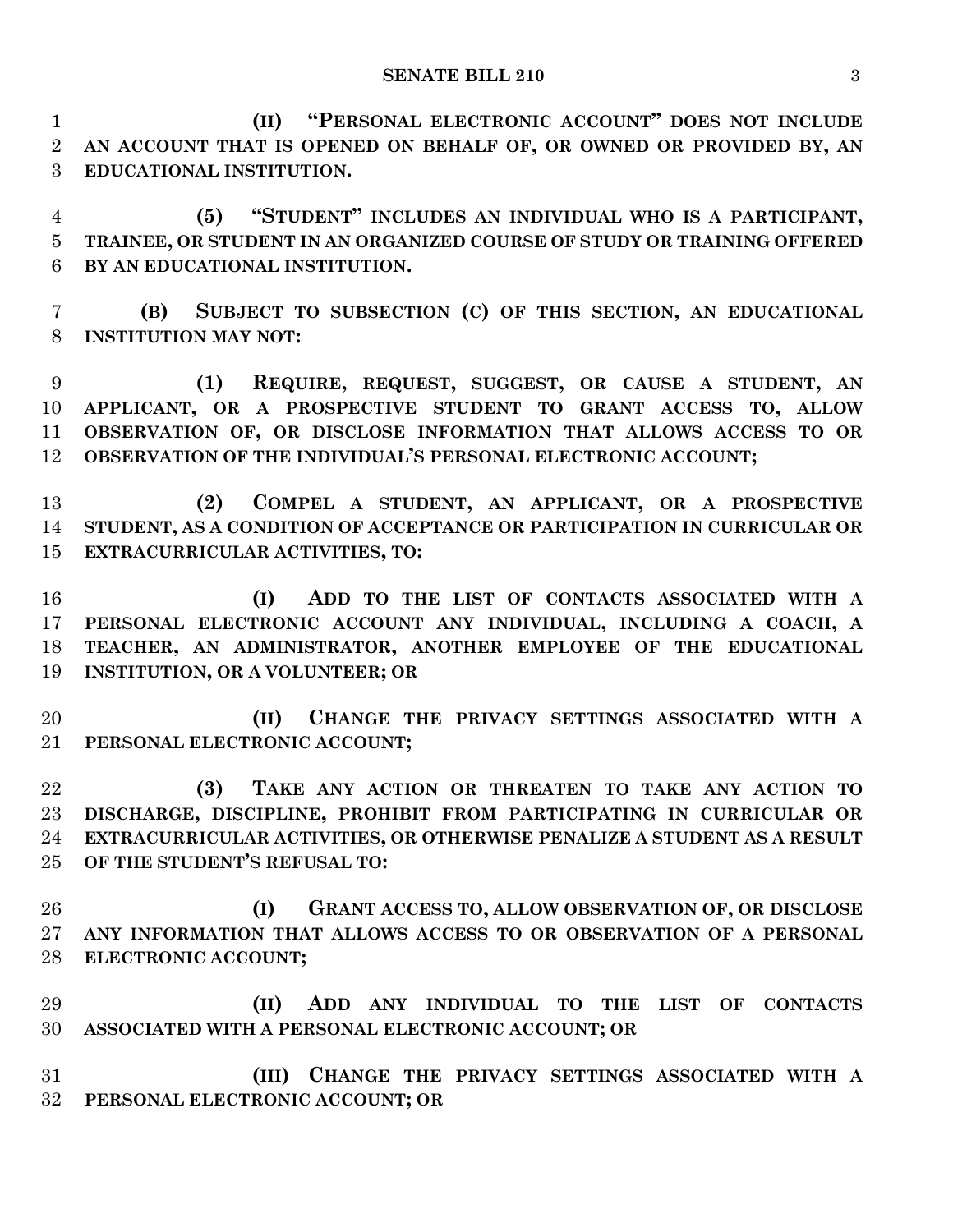**(4) FAIL OR REFUSE TO ADMIT AN APPLICANT AS A RESULT OF THE APPLICANT'S REFUSAL TO:**

 **(I) GRANT ACCESS TO, ALLOW OBSERVATION OF, OR DISCLOSE ANY INFORMATION THAT ALLOWS ACCESS TO OR OBSERVATION OF A PERSONAL ELECTRONIC ACCOUNT;**

 **(II) ADD ANY INDIVIDUAL TO THE LIST OF CONTACTS ASSOCIATED WITH A PERSONAL ELECTRONIC ACCOUNT; OR**

 **(III) CHANGE THE PRIVACY SETTINGS ASSOCIATED WITH A PERSONAL ELECTRONIC ACCOUNT.**

**(C) THIS SECTION MAY NOT BE CONSTRUED TO:**

 **(1) PROHIBIT AN EDUCATIONAL INSTITUTION FROM REQUESTING OR REQUIRING A STUDENT TO DISCLOSE ACCESS INFORMATION TO ALLOW THE EDUCATIONAL INSTITUTION TO GAIN ACCESS TO AN ELECTRONIC ACCOUNT:**

- 
- **(I) OPENED AT THE EDUCATIONAL INSTITUTION'S BEHEST; OR**
- **(II) PROVIDED BY THE EDUCATIONAL INSTITUTION;**

 **(2) PROHIBIT OR RESTRICT AN EDUCATIONAL INSTITUTION FROM VIEWING, ACCESSING, OR UTILIZING INFORMATION ABOUT A STUDENT, AN APPLICANT, OR A PROSPECTIVE STUDENT THAT:**

- **(I) CAN BE OBTAINED WITHOUT ACCESS INFORMATION;**
- **(II) IS AVAILABLE IN THE PUBLIC DOMAIN; OR**
- **(III) IS AVAILABLE TO THE EDUCATIONAL INSTITUTION AS THE RESULT OF ACTIONS UNDERTAKEN INDEPENDENTLY BY THE STUDENT;**

## **(3) CREATE A DUTY REQUIRING AN EDUCATIONAL INSTITUTION TO SEARCH OR MONITOR THE ACTIVITY OF A PERSONAL ELECTRONIC ACCOUNT;**

 **(4) MAKE AN EDUCATIONAL INSTITUTION LIABLE FOR FAILING TO REQUEST OR REQUIRE A STUDENT, AN APPLICANT, OR A PROSPECTIVE STUDENT TO GRANT ACCESS TO, ALLOW OBSERVATION OF, OR DISCLOSE INFORMATION THAT ALLOWS ACCESS TO OR OBSERVATION OF THE INDIVIDUAL'S PERSONAL ELECTRONIC ACCOUNT;**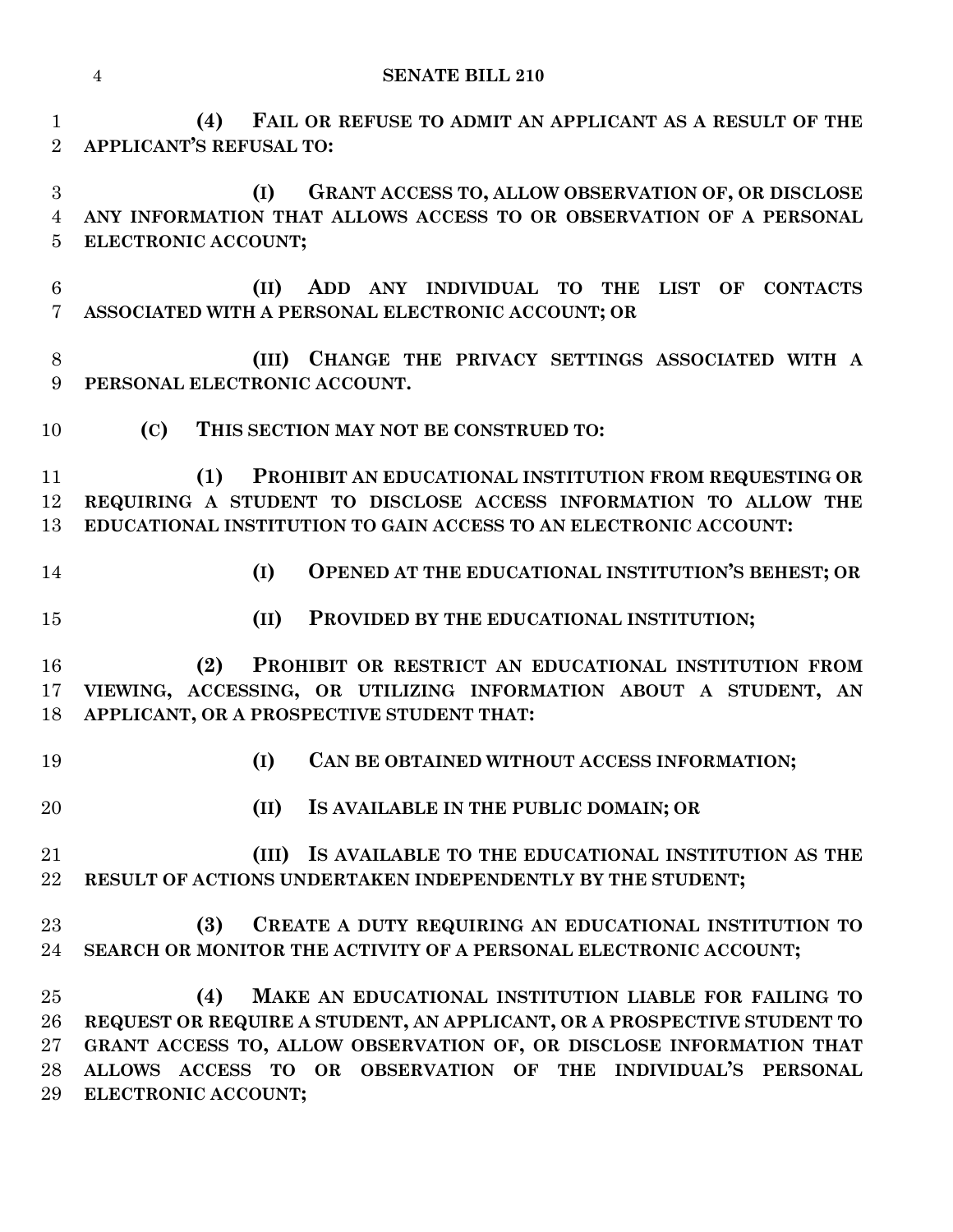**(5) PROHIBIT A STUDENT, AN APPLICANT, OR A PROSPECTIVE STUDENT FROM ALLOWING AN ATHLETIC COACH OR ADMINISTRATOR TO VIEW THE STUDENT'S, APPLICANT'S, OR PROSPECTIVE STUDENT'S PUBLICLY ACCESSIBLE COMMUNICATIONS; OR**

**(6) APPLY TO:**

 **(I) A SUSPECTED CRIMINAL ACTIVITY INVESTIGATION INTO THE PUBLICLY ACCESSIBLE COMMUNICATIONS OF A STUDENT, AN APPLICANT, OR A PROSPECTIVE STUDENT THAT IS PERFORMED BY A PUBLIC SAFETY DEPARTMENT OR POLICE AGENCY OF AN INSTITUTION OF POSTSECONDARY EDUCATION; OR**

 **(II) AN INVESTIGATION, AN INQUIRY, OR A DETERMINATION RELATING TO THE PUBLICLY ACCESSIBLE COMMUNICATIONS OF A STUDENT, AN APPLICANT, OR A PROSPECTIVE STUDENT THAT IS CONDUCTED IN ACCORDANCE WITH THE HEALTH OR PUBLIC SAFETY ADMINISTRATION ASSESSMENT POLICY OR PROTOCOL OF AN INSTITUTION OF POSTSECONDARY EDUCATION.**

 **(D) (1) SUBJECT TO PARAGRAPH (2) OF THIS SUBSECTION, AN INDIVIDUAL WHO IS THE SUBJECT OF A VIOLATION OF ANY PROVISION OF THIS SECTION MAY:**

 **(I) BRING A CIVIL ACTION TO ENJOIN THE VIOLATION OR FOR DAMAGES;**

 **(II) ADD A CLAIM FOR DAMAGES TO AN ACTION SEEKING INJUNCTIVE RELIEF; AND**

 **(III) RECOVER NOT MORE THAN \$1,000 IN DAMAGES PLUS REASONABLE ATTORNEY'S FEES AND COURT COSTS.**

 **(2) AN INDIVIDUAL MAY NOT BRING AN ACTION FOR DAMAGES OR ADD A CLAIM FOR DAMAGES TO AN ACTION SEEKING INJUNCTIVE RELIEF UNDER THIS SECTION UNTIL AT LEAST 60 DAYS AFTER MAKING A WRITTEN DEMAND OF THE ALLEGED VIOLATOR FOR NOT MORE THAN \$1,000 THAT:**

 **(I) INCLUDES REASONABLE DOCUMENTATION OF THE VIOLATION; AND**

 **(II) IS SERVED IN THE MANNER PROVIDED FOR SERVICE OF PROCESS IN A CIVIL ACTION UNDER THE MARYLAND RULES OR BY CERTIFIED MAIL TO THE RESIDENCE OR PRINCIPAL OFFICE OR PLACE OF BUSINESS OF THE ALLEGED VIOLATOR.**